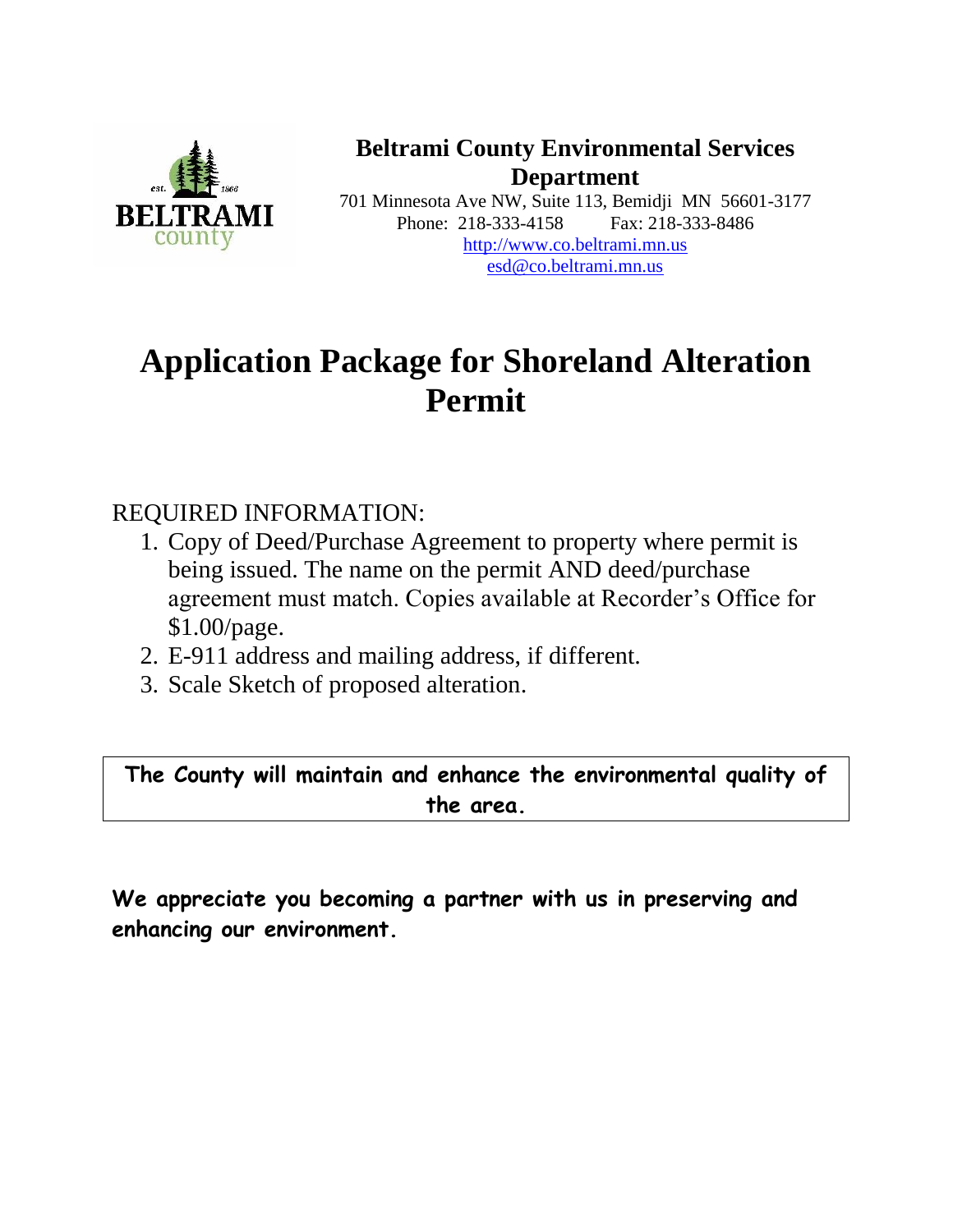## Beltrami County Environmental Services Application for Shoreland Alteration Permit

| Tax Parcel # ________________________                                 |                                                                                                                            |                                                          |                                                                                                                                                                                                                                                                                                                                                                                                          |  |
|-----------------------------------------------------------------------|----------------------------------------------------------------------------------------------------------------------------|----------------------------------------------------------|----------------------------------------------------------------------------------------------------------------------------------------------------------------------------------------------------------------------------------------------------------------------------------------------------------------------------------------------------------------------------------------------------------|--|
| <b>Township Name</b>                                                  |                                                                                                                            | Lake Name/Number/Classification                          |                                                                                                                                                                                                                                                                                                                                                                                                          |  |
| Last,                                                                 | First                                                                                                                      | Initial                                                  | Phone: ______________________                                                                                                                                                                                                                                                                                                                                                                            |  |
|                                                                       |                                                                                                                            |                                                          |                                                                                                                                                                                                                                                                                                                                                                                                          |  |
|                                                                       |                                                                                                                            |                                                          |                                                                                                                                                                                                                                                                                                                                                                                                          |  |
|                                                                       |                                                                                                                            |                                                          | Phone: _______________________                                                                                                                                                                                                                                                                                                                                                                           |  |
|                                                                       |                                                                                                                            |                                                          |                                                                                                                                                                                                                                                                                                                                                                                                          |  |
| an onsite inspection visit by Beltrami County without further notice. |                                                                                                                            |                                                          | Agreement: I, the undersigned, hereby make application for work described and located as shown herein. I hereby certify that the information contained herein is correct and agree to do the work<br>in accordance with the provisions of the Ordinances of Beltrami County, MN. I further agree that any plans and specifications submitted herewith shall become part of this application and agree to |  |
| Date                                                                  |                                                                                                                            | Signature of Owner                                       |                                                                                                                                                                                                                                                                                                                                                                                                          |  |
| Date                                                                  | Printed Name of Applicant                                                                                                  |                                                          | Signature of Applicant                                                                                                                                                                                                                                                                                                                                                                                   |  |
|                                                                       | NOTE: Any change in the approved permit, design, or other plans must be reviewed and authorized by ESD prior to alteration |                                                          |                                                                                                                                                                                                                                                                                                                                                                                                          |  |
|                                                                       | permit may be revoked at any time upon violation of said Ordinances.                                                       |                                                          | Permit: Permission is hereby granted to the above named applicant to perform the work described in the above statement. This permit is granted upon the express<br>condition that the person to whom it is granted, his/her agent, employees and workers shall conform in all respects to the Ordinances of Beltrami County, MN This                                                                     |  |
| Date                                                                  |                                                                                                                            | <b>Environmental Services</b>                            |                                                                                                                                                                                                                                                                                                                                                                                                          |  |
| Permit Fee: \$                                                        | Check Number:                                                                                                              | (Please make check payable to Beltrami County Treasurer) |                                                                                                                                                                                                                                                                                                                                                                                                          |  |